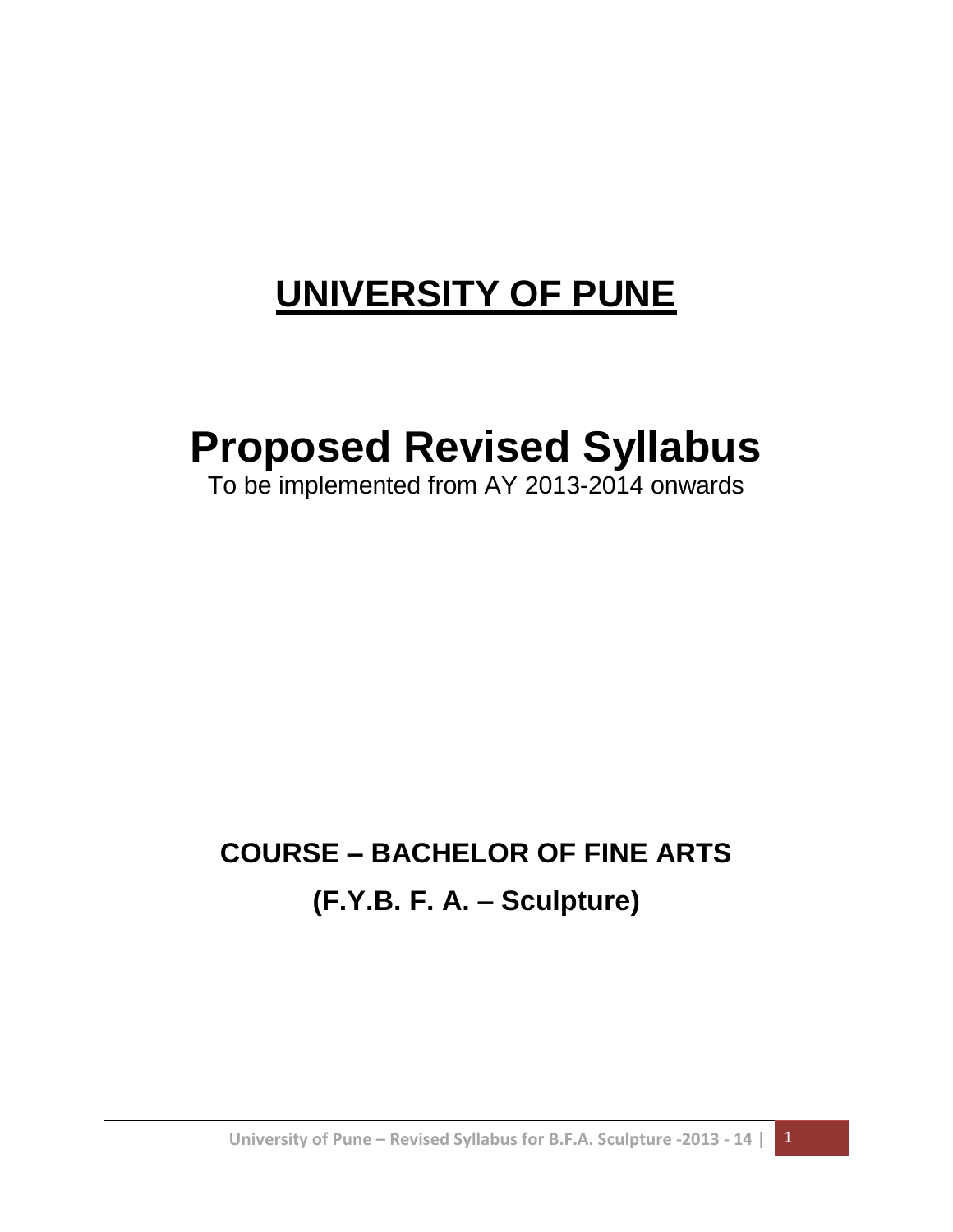# **University of Pune**

# **Structure of Syllabus**

**To be implemented from the academic year 2013 -2014**

**1. Title of the course: : Bachelor of Fine Arts (Sculpture) B.F.A (Sculpture)**

## **Course Duration: 4 years**

- **First Year Bachelor of Fine Arts (Sculpture)** F.Y.B.F.A (Sculpture)
- **Second Year Bachelor of Fine Arts (Sculpture)** S.Y.B.F.A (Sculpture)
- **Third Year Bachelor of Fine Arts (Sculpture)** T.Y.B.F.A (Sculpture)
- **Final Year Bachelor of Fine Arts (Sculpture)** Final B.F.A Sculpture)

## **2. Preamble of the syllabus:**

With the view to enhance the existing syllabus and make it more practical based, industry affable and suitable to cater the needs of society and nation in present day context, the committee examined the drawbacks of the existing syllabus and after browsing through various other curricula of the existing universities in respective subjects in terms of content, quality and pattern of teaching and examination has completed the proposed curriculum. After guidance from industry professionals and senior faculty, feedbacks from the core faculty and intensive discussions the syllabus was completed.

Globalisation has reduced distances. Many of our students aspire to seek admissions and jobs overseas, or even in India in multinational corporations. Thus there is an urgent need to elevate the syllabus to International levels, to facilitate easier transitions for Post Graduate Courses and Job prospects, overseas.

The syllabus needs revision in terms of preparing the student for the professional scenario with relevance to practical needs and requirements. The number of assignments also requires re-consideration with reference to learning objects for every subject and the time available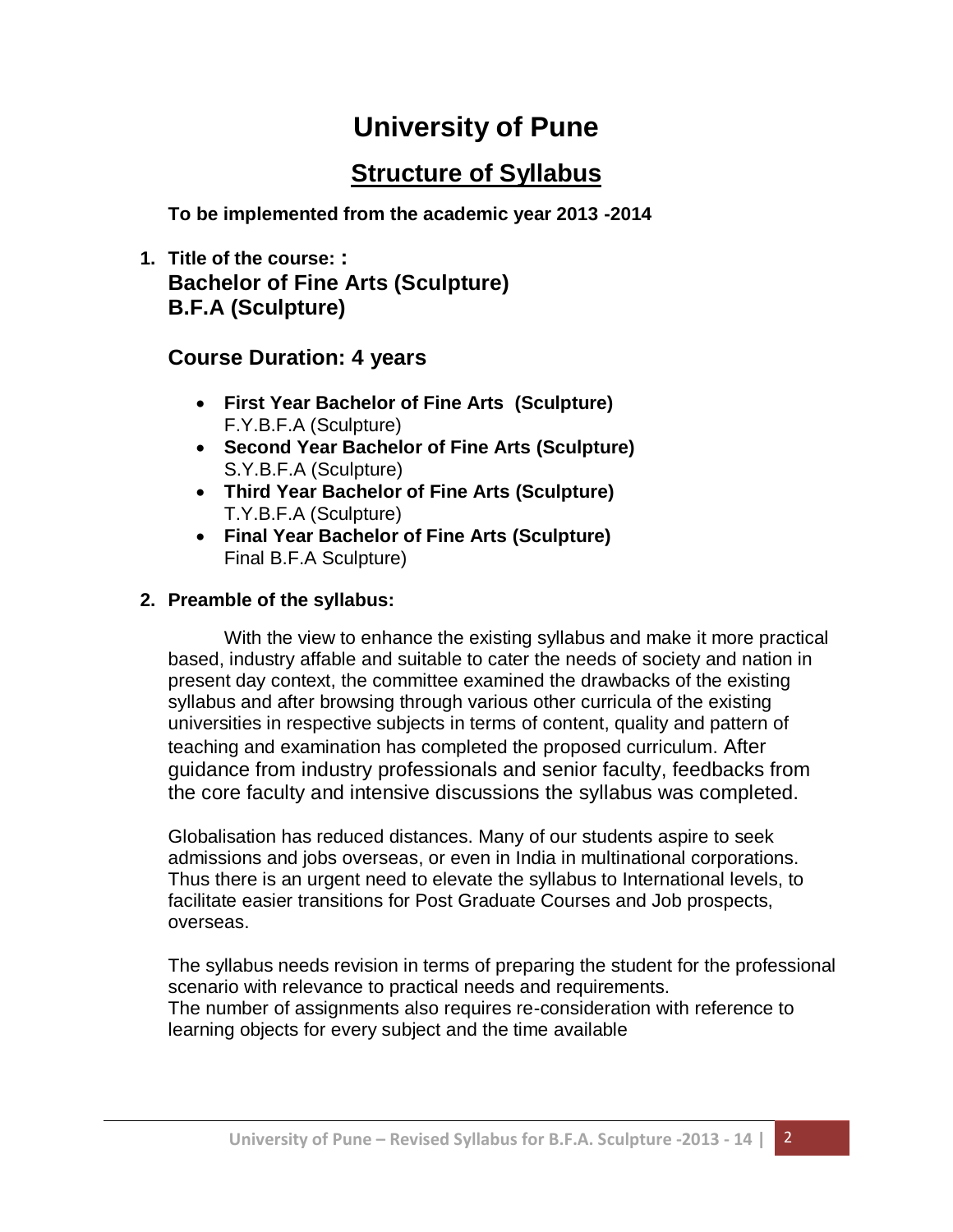The modern world seems to be growing exponentially in the digital domain, and yet the print is also evolving like never before. Thus the syllabus needs to be structured with balance in learning skills in both the domains of design

The syllabus needs to be made to promote the flexibility and freedom of approach in teaching, within the structure of learning objectives.

Overall the syllabus needs to work on holistic developments. This can be achieved by incorporating internships, visits to advertising agencies, design houses, printing and packaging industries, artists' studios etc

## **Objective:**

- To introduce the learners to history of sculpture and its basic concepts.
- To understand and develop the skill of sketching and drawing from caste and life, natural and manmade objects and structures in various medium like pencil, pen, ink, crayon, chalk, colour etc.
- To develop the sense of structure, and understand how forms achieve its structural unity through adherence to principals of physical nature of the material being observed and studied (e.g. Plants, insects, minerals etc).
- To develop the sense of observation and capacity to retain and recall images and their co-ordination.
- To introduce the basic visual elements of 2-D design with emphasis on basic fundamentals of two-dimensional designs.
- Study of two-dimensional spaces and its organization.
- To introduce the basic visual elements of 3-D design with emphasis on basic fundamentals of three-dimensional designs.
- To develop the sense of structure, gravitational and mechanical principals.
- To be develop the capacity to use the traditional as well as modern tools.
- To acquaint the learners with various perspective drawing methods.
- To acquaint the learners with colour theory and its use in practical.
- To facilitate the student to gain all types of technical knowledge essential for sculpture's profession
- To provide the students a sound background of the traditional and representational form in sculpture and enable him to develop his own vision
- To encourage the student to gain an ability to integrate all the technical aspects of sculpture and modelling as means to realize his creative ideas to shape into concrete and significant art form.
- Understanding the methods and materials of sculpture clay, plaster, cement, wood, stone, bronze, enlarging and reducing devises, welding torch

### **3. Pattern like Annual/Semester/Credit System etc. :** Annual Pattern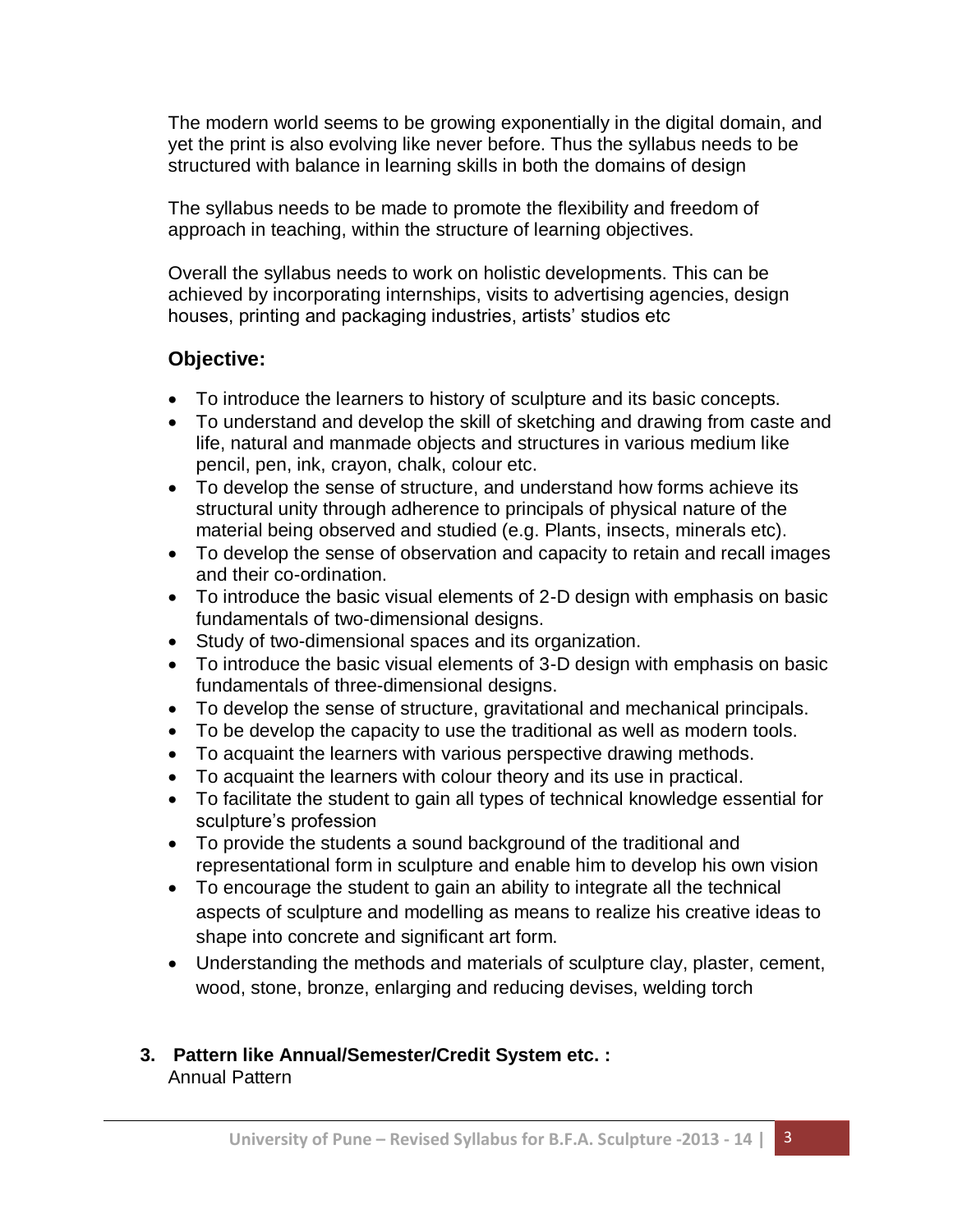#### **4. Eligibility:**

#### First Year Bachelor of Fine Arts (Sculpture)

F.Y.B.F.A (Sculpture): Pass H.S.C. Examination Or Equivalent Examination from any stream (Arts/ Science/ Commerce).

#### **5. Examination**

#### **A. Pattern of Examination**

60 - 40

60% of total marks are reserved for University examination and 40% of the remaining marks reserved for internal assessment.

#### **B. Standard of Passing:**

To pass the examination a candidate must obtain: The candidate must obtain at least 40% of full marks in internal assessment and University examination in all theory and practical subjects.

**C. ATKT Rules** : Allow to Keep Term (ATKT) available for Group-I (Theory) subject for only one consecutive attempt.

### **D. Award of Class:**

- a. Those of the successful candidates who obtained 40 % and above of the total aggregate marks in all subjects in Group-I & Group-II for internal assessment and university examination taken together at one and same sitting, shall be placed in the Pass Class.
- b. Those of the successful candidates who obtained 50 % and above of the total aggregate marks in all subjects in Group-I & Group-II for internal assessment and university examination taken together at one and same sitting, shall be placed in Second Class.
- c. Those of the successful candidates who obtained 55 % and above of the total aggregate marks in all subjects in Group-I & Group-II for internal assessment and university examination taken together at one and same sitting, shall be placed in Higher Second Class.
- d. Those of the successful candidates who obtained 60 % and above of the total aggregate marks in all subjects in Group-I & Group-II for internal assessment and university examination taken together at one and same sitting, shall be placed in First Class.
- e. Those of the successful candidates who obtained 70 % and above of the total aggregate marks in all subjects in Group-I & Group-II for internal assessment and university examination taken together at one and same sitting, shall be placed in First Class with Distinction. Examining Authority- Concern University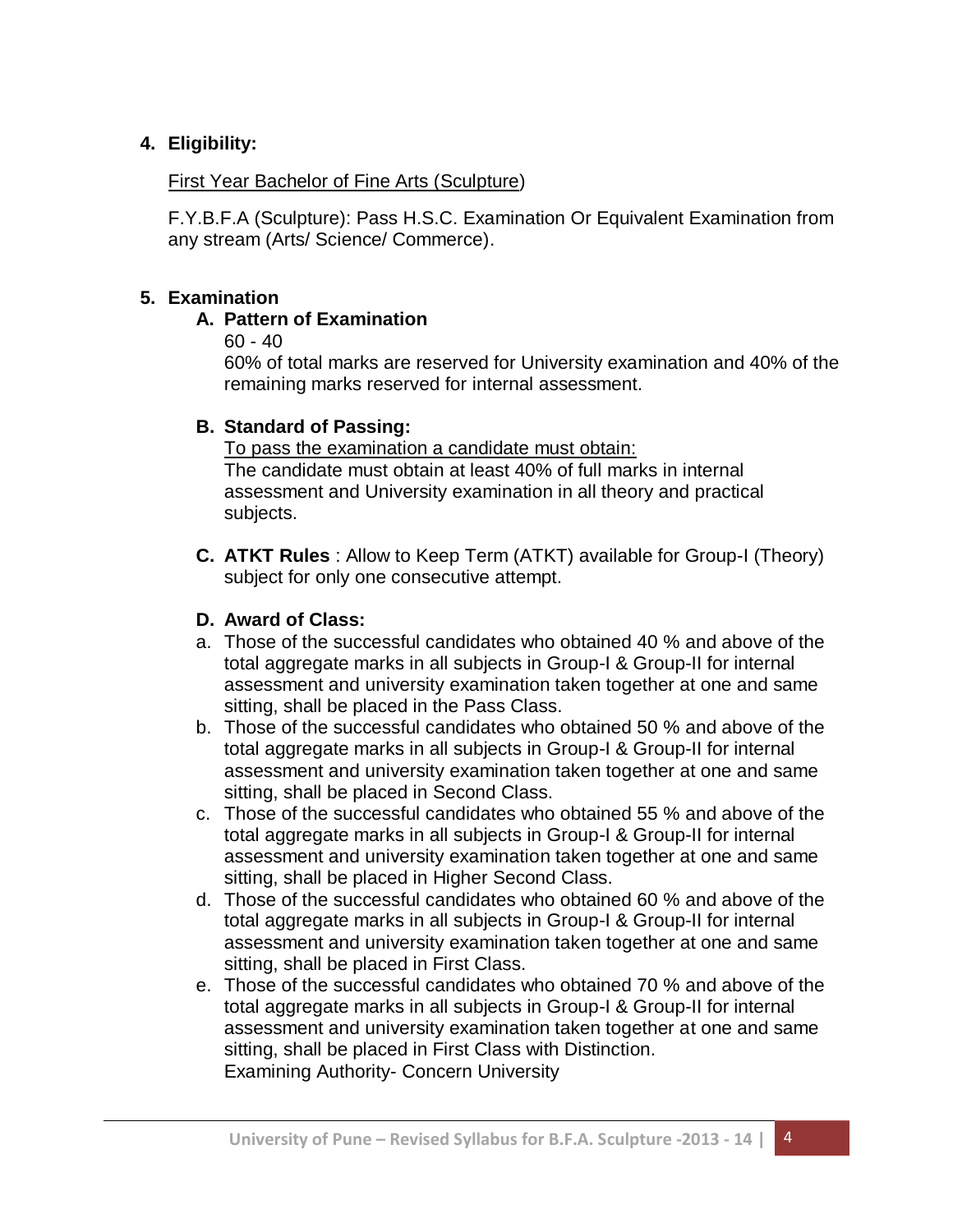#### **E. External Students**:

Not applicable as this is a Practical oriented course**.**

#### **F. Setting of Question Paper/ Pattern of Question Paper**

Question papers will be set by the panel of paper setters appointed by University of Pune.

#### **G. Verification / Revaluation**

Verification will be done panel appointed by University of Pune. Revaluation will be done only for theory papers by panel appointed by University of Pune, not for practical subjects.

#### **6. Structure of Course**

#### **A. Compulsory Paper**

All papers are compulsory.

#### **B. Optional papers**

No subjects are optional. However FINAL B.F.A have a choice/ option in specialisation subjects.

#### **C. Question paper & papers etc.**

Theory subject: 20% Objective and 80% disruptive questions. Totel of 5 question beaing equal marks (12 marks each question)  $(5$  Question x 12 = 60) Practical : As per requirement of the subject.

#### **D. Medium of Instruction**

Medium of Instruction for the course will be English, Marathi, Hindi

#### **7. Equivalency of previous syllabus along with propose syllabus**

The revised syllabus has some changes in the subjects offered as compared to the old syllabus. Some components are added to make the syllabus more comprehensive.

#### **8. University Terms**

Academic calendar of University of Pune will be followed.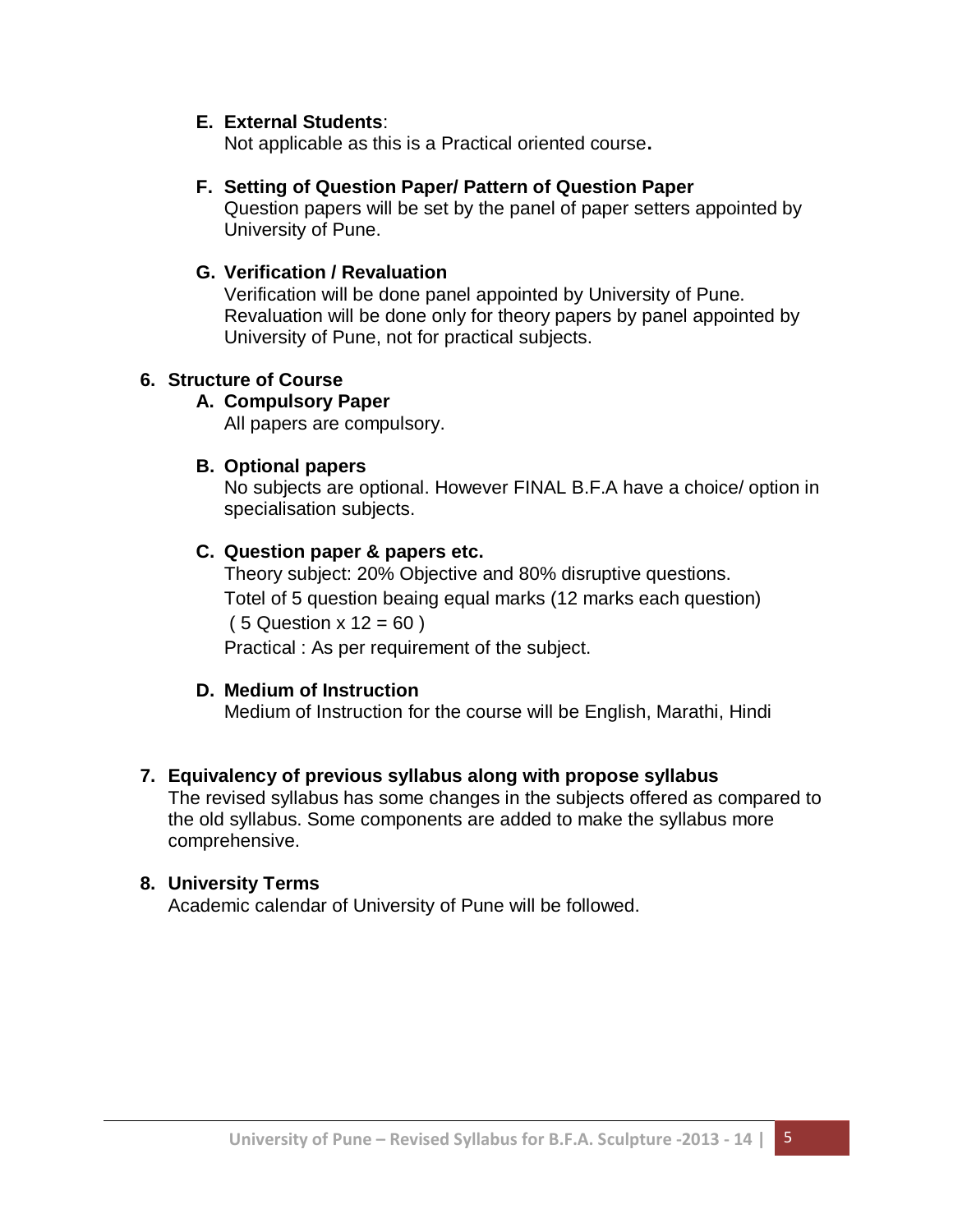#### **9. Subject wise detail Syllabus**

# **OUTLINE OF THE SYLLABUS**

### **First Year:** B.F.A. Sculpture

#### **Theory Subjects: Group I**

| Sr.<br><b>No</b>       | <b>Subject</b>        | No. of<br>hrs.<br>(Annual) | No. of<br><b>Assignments</b> | <b>Examination</b><br><b>Duration</b><br>(Hours) | <b>Class</b><br>work*<br>(Out<br>of) | Annual<br><b>Examination</b><br>(Out of) |
|------------------------|-----------------------|----------------------------|------------------------------|--------------------------------------------------|--------------------------------------|------------------------------------------|
| <b>For Examination</b> |                       |                            |                              |                                                  |                                      |                                          |
|                        | History of Art        | 80                         | 06                           | 03                                               | 40                                   | 60                                       |
| 2                      | Fundamental of<br>Art | 60                         | 06                           | 03                                               | 40                                   | 60                                       |

#### **Practical Subjects: Group II**

| Sr.             | r ractical capjects. Creap in<br><b>Subject</b> | No. of   | No. of                 | <b>Examination</b> | <b>Class</b>             | <b>Annual</b>            |
|-----------------|-------------------------------------------------|----------|------------------------|--------------------|--------------------------|--------------------------|
| <b>No</b>       |                                                 | hrs.     | <b>Assignments</b>     | <b>Duration</b>    | work*                    | <b>Examination</b>       |
|                 |                                                 |          |                        |                    |                          |                          |
|                 |                                                 | (annual) |                        | (Hours)            | (Out                     | (Out of)                 |
|                 |                                                 |          |                        |                    | of)                      |                          |
|                 |                                                 |          | <b>For Examination</b> |                    |                          |                          |
|                 | <b>Head Study</b>                               | 200      | 6                      |                    |                          |                          |
| 1               |                                                 |          |                        | 05                 | 80                       | 120                      |
| $\overline{2}$  | Design 2-D                                      | 100      | 4                      | 10                 | 40                       | 60                       |
| $\overline{3}$  | Design 3-D                                      | 200      | 6                      | 10                 | 80                       | 120                      |
| $\overline{4}$  | Drawing form                                    |          |                        |                    |                          |                          |
|                 |                                                 | 120      | 10                     | 05                 | 40                       | 60                       |
|                 | cast figure                                     |          |                        |                    |                          |                          |
|                 |                                                 |          |                        |                    |                          |                          |
|                 | <b>Not for Examination</b>                      |          |                        |                    |                          |                          |
| 5               | Computer                                        | 40       | $\overline{2}$         | $-$                | $\overline{\phantom{a}}$ | $\overline{\phantom{a}}$ |
| $6\phantom{1}6$ | Memory                                          |          |                        |                    |                          | -                        |
|                 | drawing /                                       | 60       | 4/100                  |                    |                          |                          |
|                 | Sketching                                       |          |                        |                    |                          |                          |
| $\overline{7}$  | Perspective                                     | 50       | 06                     | $-$                |                          |                          |
|                 | Critical analysis                               |          |                        |                    |                          |                          |
|                 | and short essay                                 |          |                        |                    |                          |                          |
|                 | writing up to                                   | 50       | 02                     |                    |                          |                          |
|                 | 500 words                                       |          |                        |                    |                          |                          |
|                 |                                                 |          |                        |                    |                          |                          |
| Total           |                                                 | 960      |                        |                    |                          | 800                      |
|                 |                                                 |          |                        |                    |                          |                          |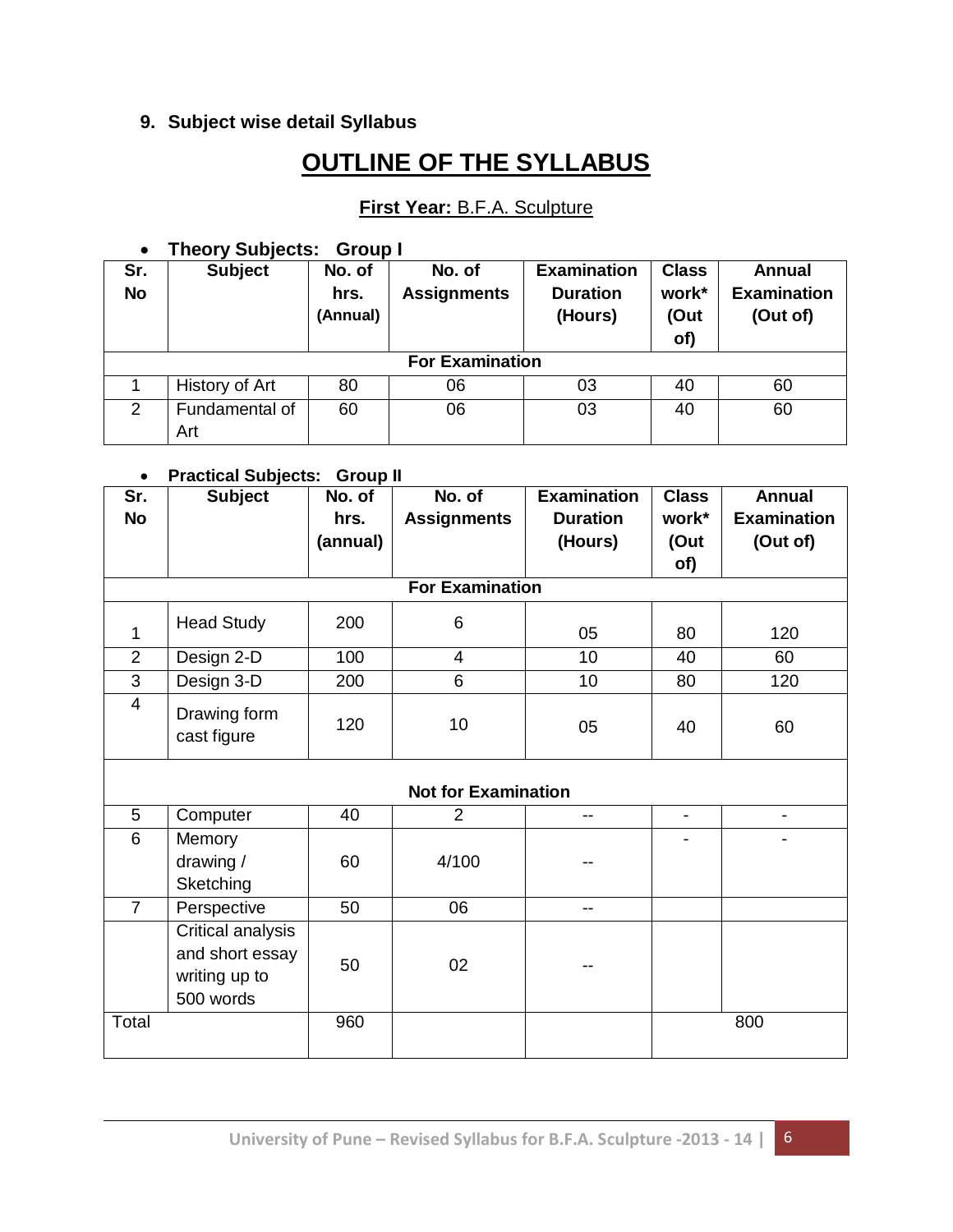## Detail Syllabus

| <b>THEORY</b>                     |                                         |                                                                                         |                                                                                                                                                                                                                                                                                                                                                                                                                                                                                                                                                                                                                                                                                                         |
|-----------------------------------|-----------------------------------------|-----------------------------------------------------------------------------------------|---------------------------------------------------------------------------------------------------------------------------------------------------------------------------------------------------------------------------------------------------------------------------------------------------------------------------------------------------------------------------------------------------------------------------------------------------------------------------------------------------------------------------------------------------------------------------------------------------------------------------------------------------------------------------------------------------------|
| <b>Subject</b>                    | <b>Subject</b>                          | <b>Content</b>                                                                          | <b>Details</b>                                                                                                                                                                                                                                                                                                                                                                                                                                                                                                                                                                                                                                                                                          |
| Categor                           | <b>Name</b>                             |                                                                                         |                                                                                                                                                                                                                                                                                                                                                                                                                                                                                                                                                                                                                                                                                                         |
| У                                 |                                         |                                                                                         |                                                                                                                                                                                                                                                                                                                                                                                                                                                                                                                                                                                                                                                                                                         |
| Theoretic<br>al<br><b>Studies</b> | <b>History</b><br>of Art                | History of:<br>Western and<br>Indian $art -$<br>Beginning<br>and<br>significant<br>eras | <b>Western Art</b><br>Prehistoric art (Theory of magic Venus<br>figurines stone age)<br>Egyptian art (Belief in life after death, Pyramids<br>sculpture and painting)<br>Greek Art (Architecture, Sculpture, Vase<br>Painting).<br>Roman Art (Architecture, Portrait Sculpture).<br>Medieval Period - Byzantine Murals,<br>Romanesque & Gothic church Sculptures and<br>Paintings.<br><b>Indian Art</b><br>Prehistoric Art ---Bhimbetka and other sites of<br>India.<br>Indus Valley Civilization (Town Planning,<br>Sculpture ).<br>Mauryan Dynasty<br>Shunga Dynasty (Bharhut).<br>Andhra Dynasty Rahul<br>Khushanas (Gandhara and Mathura Sculpture)                                                 |
|                                   | <b>Fundam</b><br>ental of<br><u>Art</u> | Fundamental<br>s and colour<br>theory                                                   | Point, line, texture, shape, mass, form, tone,<br>$\bullet$<br>colour<br>Principles of Design-Balance, Rhythm,<br>Harmony, Proportion etc.<br>Golden mean in Design,<br>Linear and massive rendering,<br>perception through eye,<br>emotional aspect in colour, perception of colour<br>harmonies, use of colour in life and culture,<br>expression in art<br>difference<br>between visual and performing<br>arts,<br>branches in visual arts:- painting, Sculpture,<br>Metal Craft, Ceramics, Textile Design, Interior<br>Decoration with technical theory,<br>Creation and appreciation in visual arts,<br>religious/social aspects involved aspects<br>involved in visual arts, concepts in art etc. |
|                                   |                                         |                                                                                         |                                                                                                                                                                                                                                                                                                                                                                                                                                                                                                                                                                                                                                                                                                         |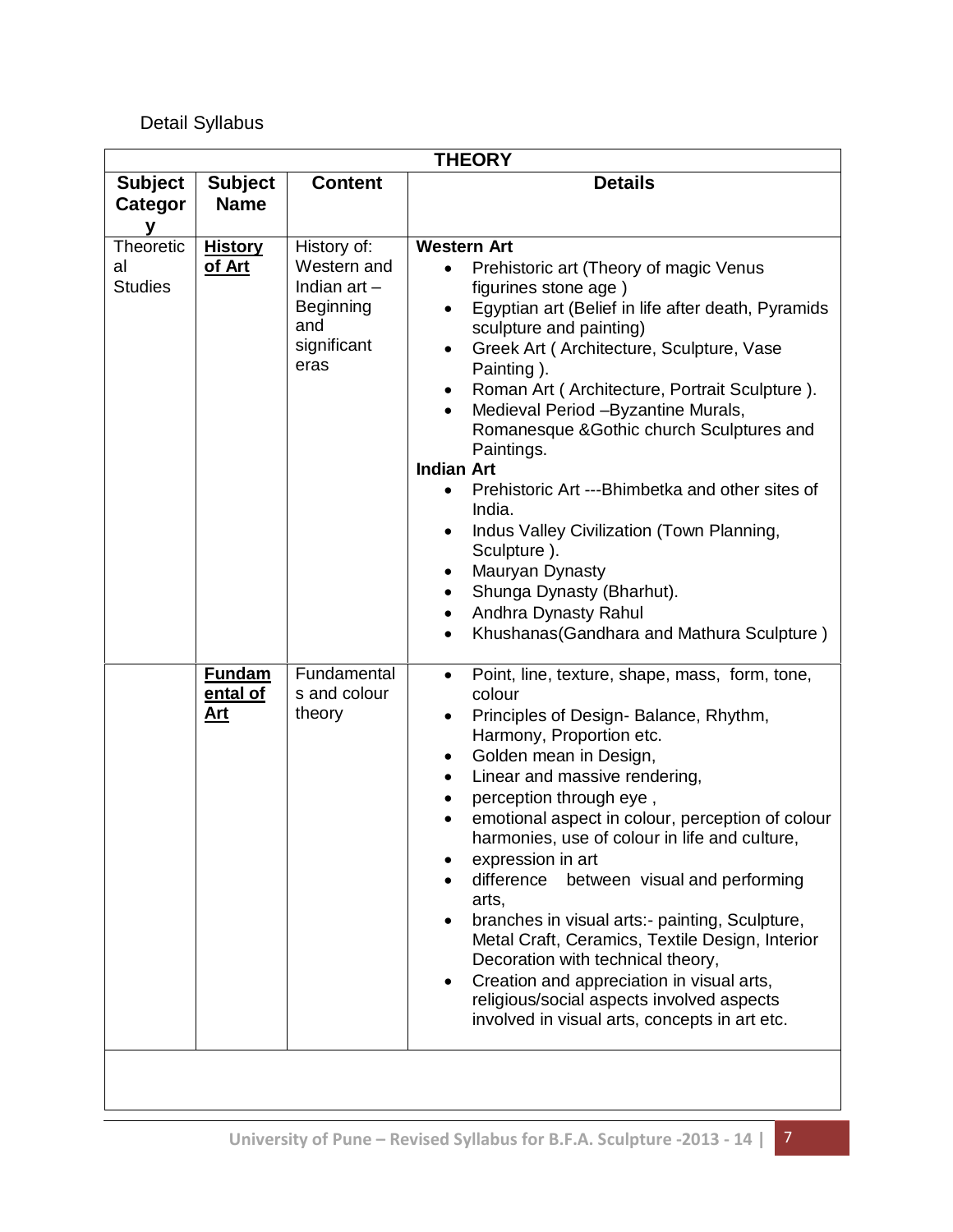| <b>PRACTICAL</b>                                                             |                                  |                                                                                 |                                                                                                                                                                                                                                                                                                                                                                                                                                                        |  |  |
|------------------------------------------------------------------------------|----------------------------------|---------------------------------------------------------------------------------|--------------------------------------------------------------------------------------------------------------------------------------------------------------------------------------------------------------------------------------------------------------------------------------------------------------------------------------------------------------------------------------------------------------------------------------------------------|--|--|
| <b>Skill</b><br><b>Based</b><br><b>Course</b><br>s<br>For<br>examin<br>ation | Head<br>Study                    | From caste<br>and life                                                          | 1. Study form the Head study & drawing with<br>emphasis on and construction perspective and<br>rendering in linear and massive drawing.<br>2. Experience with material quality for fee Values<br>in gray, texture and colour in rendering, use of<br>media pencil, charcoal etc. and their<br>techniques.<br>3. Study of human from & Structure with<br>reference of anatomy of head.<br>4. Understanding the plans and Structure. (Round<br>& Relief) |  |  |
|                                                                              | Design<br>$2-D$                  | Elements of<br>design:<br>Form, shape,<br>colour in<br>composition<br>and space | Study and exploration through organisation<br>of elements and principles of design e.g. point<br>line, texture, shape/ mass form tone, colour<br>and Balance, Rhythm and proportion<br>respectively.                                                                                                                                                                                                                                                   |  |  |
|                                                                              | Design<br>$3-D$                  | Construction<br>of forms                                                        | Construction and /or modeling of 3-<br>$\bullet$<br>Dimensional geometrical forms such as cubes,<br>cones spheres, cylinders, slabs etc. and<br>organization of forms for 3-D design,<br>Use of Paper card board clay, POP & Siforex<br>, 3- S Design.<br>Use of elements and principles of 3 -D Design.                                                                                                                                               |  |  |
|                                                                              | Drawing<br>form cast<br>figure   | Study of<br>structures<br>and anatomy                                           | Rendering of cast and statues for construction<br>$\bullet$<br>and proportion of human bodies, Anatomy of<br>human body, study form nature, animal and<br>human figure, with lines, masses, effect of light<br>and shade.<br>Retention and recall from memory images.<br>Indoor and outdoor sketching                                                                                                                                                  |  |  |
| Not for<br>examin<br>ation                                                   | Computer                         | Computer<br>basics and<br>graphic<br>softwares                                  | Basic Knowledge of Computer, Introduction of<br>computer system & Graphics, CoralDraw.                                                                                                                                                                                                                                                                                                                                                                 |  |  |
|                                                                              | Memory<br>drawing /<br>Sketching | Drawing<br>through<br>memory and<br>sketching                                   | Retaining Visual images, with reference to<br>$\bullet$<br>their interrelated proportions and development<br>of shapes and group associated to visual<br>expression Principal of solid geometry, parallel<br>and angular perspective.<br><b>B) SKETCHING</b><br>Indoor and outdoor Studies in pencil, crayon,<br>pen and ink, water colour Rapid and time<br>sketching, Linear and Study of massive in                                                 |  |  |